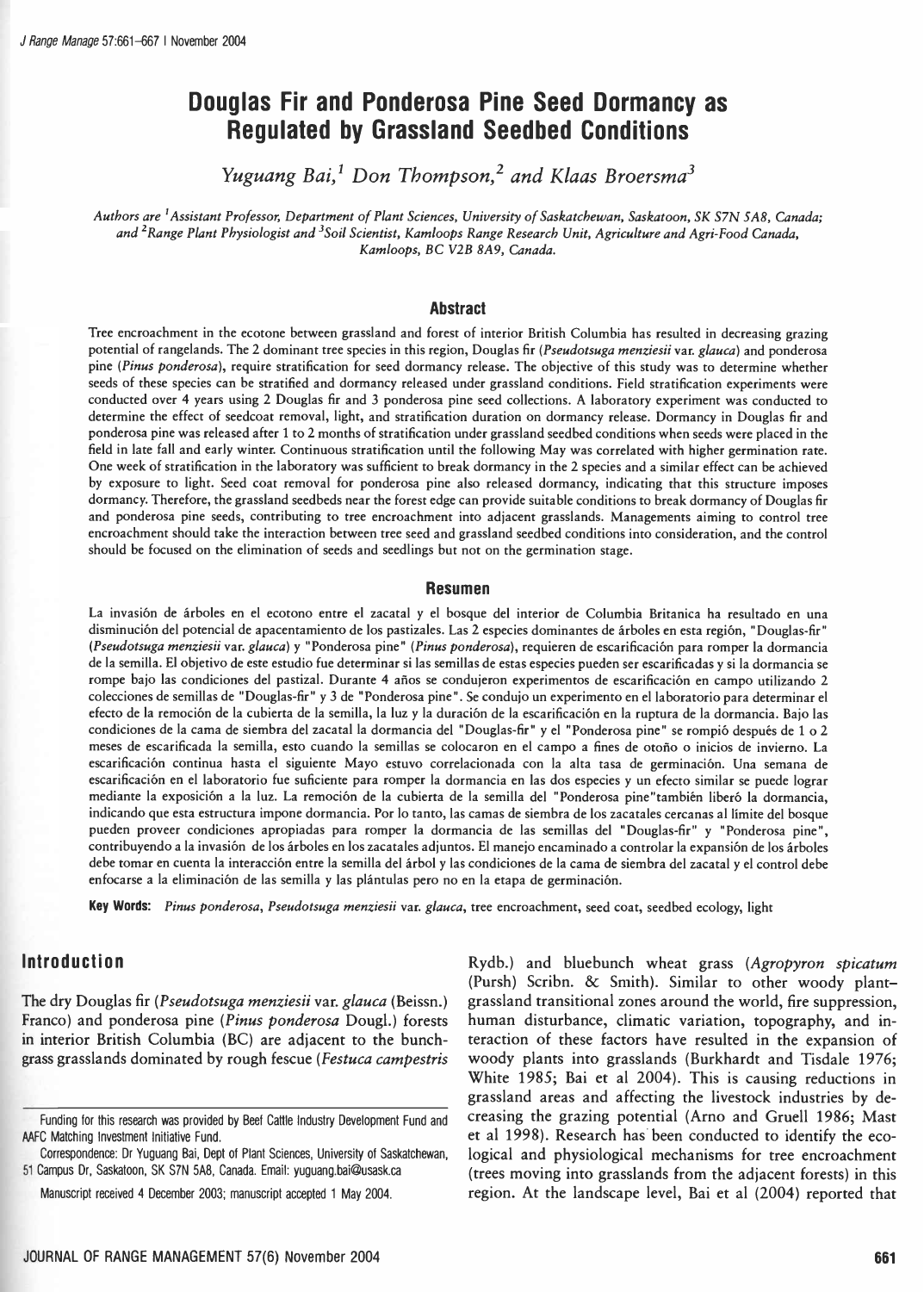

Figure 1. Seed germination, germination rate index, and seed moisture content (mean  $\pm$  SE) of 2 Douglas fir collections (a and b) and 2 ponderosa pine collections (c and d) after stratification in the field between December 1997 and May 1998. Seeds were placed in the field in December 1997, and December data were for seeds without stratification.



Figure 2. Seed germination, germination rate index, and seed moisture content (mean  $\pm$  SE) of 2 Douglas fir collections (a and b) and 3 ponderosa pine collections (c, d, and e) after stratification in the field between November 1998 and May 1999. Seeds were placed in the field in November 1998, and November data were for seeds without stratification.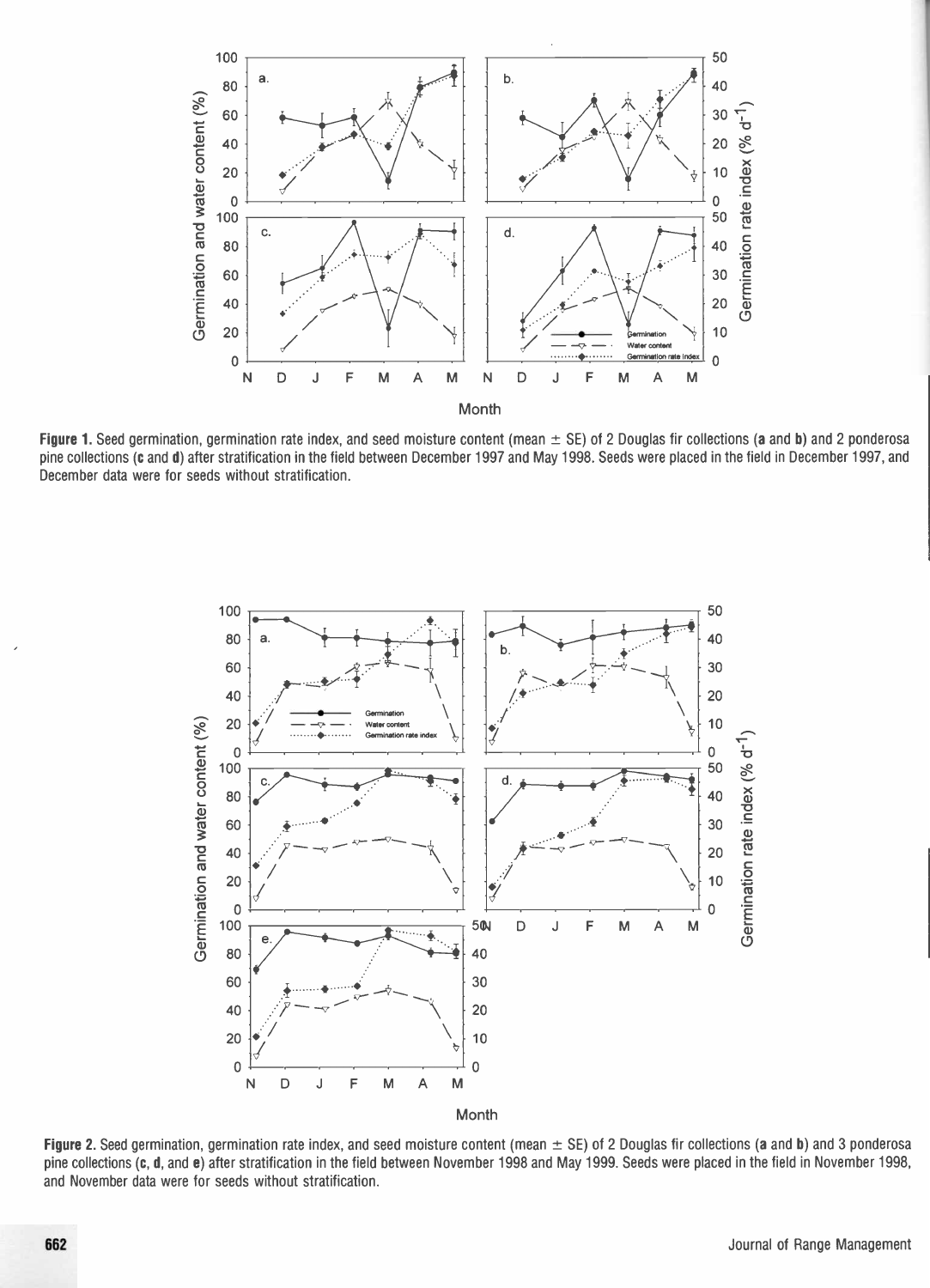

Month

Figure 3. Seed germination, germination rate index, and seed moisture content (mean  $\pm$  SE) of 2 Douglas fir collections (a and b) and 3 ponderosa pine collections (c, d, and e) after stratification in the field between November 1999 and May 2000. Seeds were placed in the field in November 1999, and November data were for seeds without stratification.

topography has a major influence on tree encroachment and ingrowth (increasing tree density in existing forests). The probability of tree encroachment is higher on south-facing slopes even though there is a higher probability of ingrowth on north facing slopes. The probability of tree encroachment is inversely correlated with percent slope. At the microsite level, the physical and chemical characteristics of grassland seedbeds, given sufficient moisture, actually favor germination of Douglas fir and ponderosa pine seeds over the seedbeds on the needle covered forest floor (Bai et al 2000).

Similar to most temperate species, Douglas fir and ponderosa pine seeds are in various degrees of dormancy at the time of dispersal, and stratification is usually required to break the dormancy (Bewley and Black 1994; Jones and Gosling 1994). Mechanisms regulating germination are under selective pressure and have adaptive value (Harper 1977). In grasslands adjacent to forests, the lack of or reduced tree cover may alter the retention, accumulation, and duration of snow cover. This may modify the thermal and moisture environment surrounding seeds and subsequently determine whether the stratification requirements are met so seeds are ready to germinate in the spring when conditions are favorable. Therefore, studies on field stratification of these species are important for understanding the ecological mechanisms of tree encroachment, but such information is limited for coniferous species. The objective of this study was to determine whether seeds of Douglas fir and ponderosa pine can be stratified and dormancy released under

grassland conditions. We also examined the effectiveness of artificial treatments such as controlled stratification, light, and seed coat removal on the reduction of seed dormancy.

### Materials and Methods

#### Seed Collection

Two collections of Douglas fir and 3 collections of ponderosa pine seeds were obtained from the BC Ministry of Forests Tree Seed Centre, Victoria, British Columbia, and a commercial source. These seeds were collected from low elevation sites  $(< 1000$  m above sea level) in the grassland/forest transitional region, within 50 km of Kamloops, British Columbia. Details on seed sources can be found in Bai et al (2000). Seeds were extracted from cones after fall collection following industry standard and stored at  $-18$ °C until use. Seed moisture content was about 10% dry weight (dw).

# Experiment 1: Effect of Field Stratification on Dormancy Change

The experiment was conducted in the Lac du Bois Grasslands near Kamloops inside a long -term exclosure at 900 m above sea level dominated by rough fescue. Screen cages,  $40 \times 42 \times 5$  cm, were placed on the ground where live vegetation and litter had been removed. They were fixed to the ground by nails and the bottom was covered with 1 -cm -depth of mineral soil to a level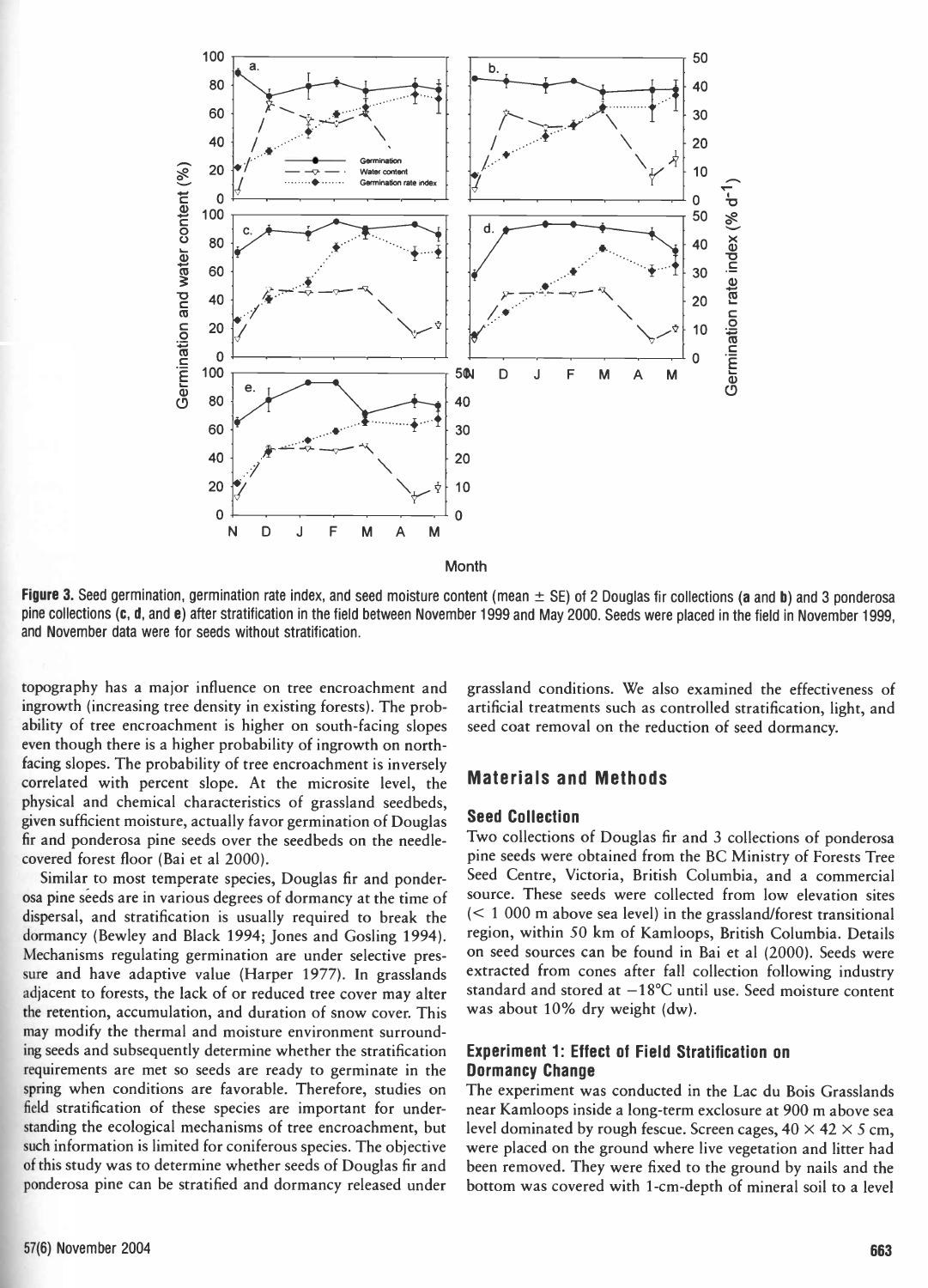

Figure 4. Seed germination, germination rate index, and seed moisture content (mean  $\pm$  SE) of 2 Douglas fir collections (a and b) and 3 ponderosa pine collections (c, d, and e) after stratification in the field between November 2000 and May 2001. Seeds were placed in the field in November 2000, and November data were for seeds without stratification.

similar to the immediate surroundings. Approximately 70 seeds were placed in a 1 -mm metal screen envelope and soaked in precooled distilled water at 4°C for 2 hours. Envelopes containing seeds of ponderosa pine and Douglas fir were randomly placed at the bottom of each cage and covered with a thin layer of fescue litter. The lids of cages were sealed with metal wires. One centimeter of water was uniformly applied to each cage. There were 5 replications (blocks). The experiment was initiated in early December 1997 with 2 ponderosa pine and 2 Douglas fir collections. It was repeated in early November of 1998, 1999, and 2000 using the same 4 seed collections plus a third ponderosa pine collection. Envelopes containing seeds were retrieved monthly from the field between placing date and the following May. Ten seeds from each envelope were used for seed moisture determination (% dw) using the oven-drying method at  $80^{\circ}$ C for 48 hours after the removal of dirt, snow, and surface water. The remaining seeds (approximately 60 per envelope) were placed on 2 layers of Whatman # 1 filter paper and covered with 1 layer of filter paper in a petri dish. Four milliliters of distilled water were added to each petri dish. These petri dishes were enclosed in clear plastic bags and incubated at 25°C with 16 hours of light/8 hours of darkness as recommended by Young and Young (1992). Seed germination was checked every 2 days for 4 weeks and seeds with a radicle  $\geq 2$  mm in length were considered germinated. Viability of ungerminated seeds was determined at the end of the experiment on the basis of their firmness.

#### Experiment 2: Effect of Controlled Stratification, Light, and Seed Coat Removal on Dormancy Change

The seed coat of ponderosa pine was manually removed. The remaining seed structure, an embryo embedded in the mega gametophyte, was referred to here as a naked seed. Naked seeds with any sign of damage or scratches were discarded. Seed coat removal of Douglas fir seeds was attempted but the treatment was abandoned because of the unavoidable damage to the embryo during this process due to the rigid seed coat and small seed size of this species. Fifty seeds were placed on 2 layers of Whatman # 1 filter paper and covered with 1 layer of filter paper in a petri dish. Twenty milliliters of distilled water were added to each petri dish. Petri dishes were sealed in black plastic bags and placed in a growth chamber at 4°C in darkness for 0, 1, or 3 weeks. Seed water content (% dw) before and after stratification was determined using the oven-drying method. Petri dishes were drained after stratification and 3 mL of distilled water were then added to each petri dish. Petri dishes containing seeds were enclosed in either clear (light treatment) or dark plastic bags and incubated at  $25^{\circ}$ C with 16 hours of light/8 hours of darkness. There were 4 replicates in the experiment and the experiment was repeated. Seed germination was checked every 2 days for 4 weeks and seeds with a radicle  $\geq 2$  mm in length were considered germinated. In the dark treatment, germination was checked in safe light (3 layers of green filter). Viability of ungerminated seeds was determined at the end of the experiment on the basis of their firmness (Bai et al 1998).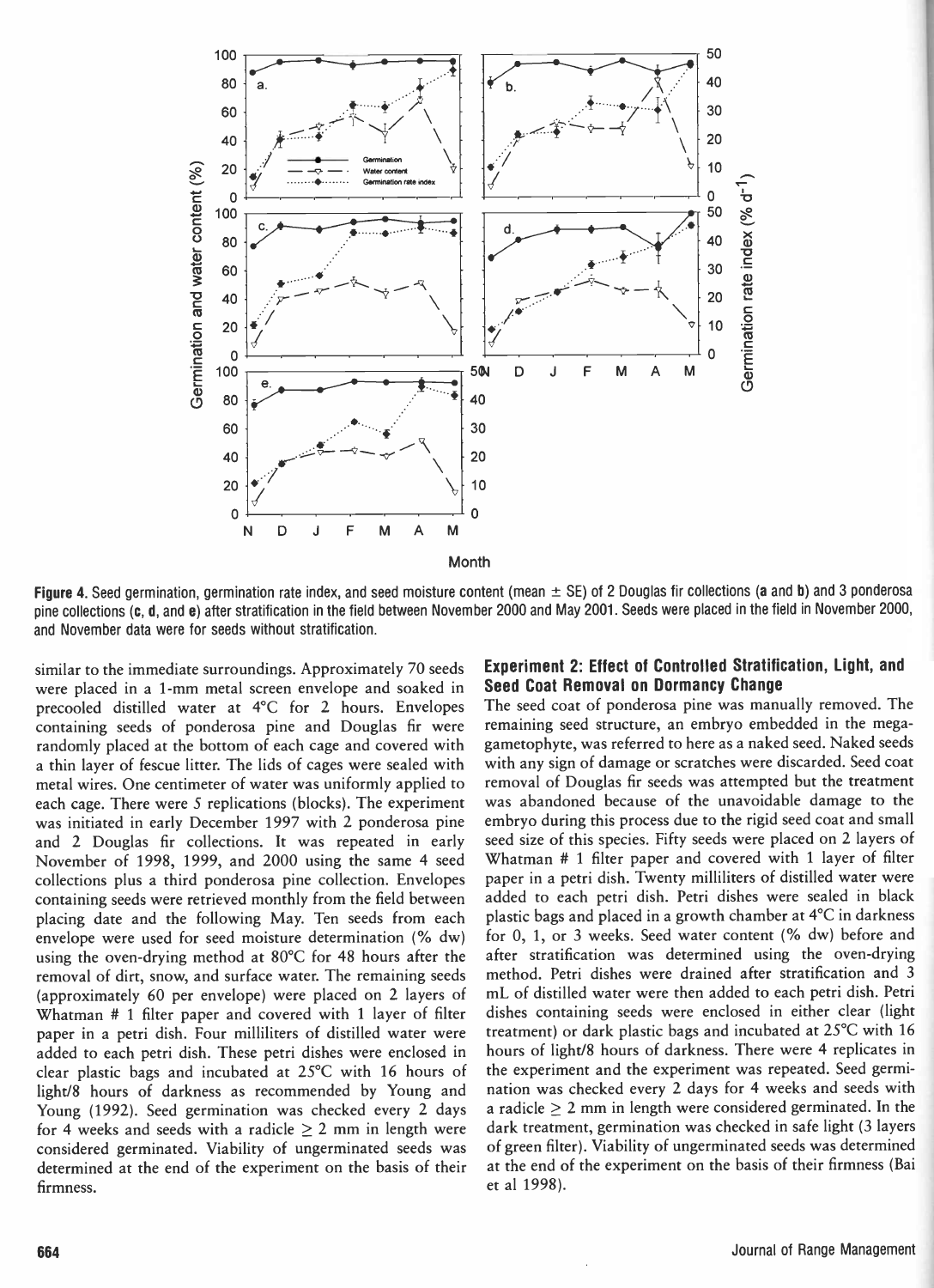| <b>Table 1.</b> Germination percentage (mean $\pm$ SE) of 2 seed collections of | <b>Table 2.</b> Viability at the end of germination test (mean |
|---------------------------------------------------------------------------------|----------------------------------------------------------------|
| Douglas fir (DF) and 3 collections of ponderosa pine (PP) as affected by        | collections of Douglas fir (DF) and 3 collections of pond      |
| seed coat, light, and stratifications.                                          | as affected by seed coat, light, and stratifications.          |

| <b>Table 1.</b> Germination percentage (mean $\pm$ SE) of 2 seed collections of | <b>Table 2.</b> Viability at the end of germination test (mean $\pm$ SE) of 2 seed |
|---------------------------------------------------------------------------------|------------------------------------------------------------------------------------|
| Douglas fir (DF) and 3 collections of ponderosa pine (PP) as affected by .      | collections of Douglas fir (DF) and 3 collections of ponderosa pine (PP)           |
| seed coat, light, and stratifications.                                          | as affected by seed coat, light, and stratifications.                              |

|            |                 | Stratification duration (wk) |                     |                     |                |
|------------|-----------------|------------------------------|---------------------|---------------------|----------------|
| Treatment  |                 | 0                            | 1                   | 3                   | <b>Treatme</b> |
|            |                 |                              | DF <sub>1</sub>     |                     |                |
| Whole seed | Light           | $94.0 \pm 2.0 a^1$           | $91.0 \pm 3.2 a$    | $91.4 \pm 2.6 a$    | Whole s        |
|            | <b>Darkness</b> | $71.0 \pm 4.0$ b             | $85.0 \pm 4.5 a$    | $87.0 \pm 2.1 a$    |                |
|            |                 |                              | DF <sub>2</sub>     |                     |                |
| Whole seed | Light           | $86.0 \pm 3.4$ ab            | $65.0 \pm 5.7 c$    | $82.9 \pm 2.4$ b    | Whole s        |
|            | Darkness        | 63.5 $\pm$ 4.7 c             | $81.2 \pm 2.7$ b    | $88.0 \pm 3.8 a$    |                |
|            |                 |                              | PP <sub>1</sub>     |                     |                |
| Whole seed | Light           | $70.0 \pm 3.9$ b             | $57.5 \pm 5.1$ cd   | $62.4 \pm 5.8$ bcd  | Whole s        |
|            | <b>Darkness</b> | $57.0 \pm 3.8$ d             | $68.5 \pm 4.2$ bc   | $70.0 \pm 4.5$ b    |                |
| Naked seed | Light           | $90.0 \pm 1.7$ a             | $11.0 \pm 2.4 e$    | $9.0 \pm 2.2 e$     | Naked s        |
|            | Darkness        | $88.5 \pm 3.1 a$             | $7.5 \pm 2.1 e$     | $5.0 \pm 2.2 e$     |                |
|            |                 |                              | PP <sub>2</sub>     |                     |                |
| Whole seed | Light           | $56.2 \pm 6.1$ cde           | $74.7 \pm 4.5$ ab   | $75.5 \pm 3.6 a$    | Whole s        |
|            |                 | Darkness $46.7 \pm 5.3$ def  | $67.5 \pm 3.7$ abc  | $78.0 \pm 3.1 a$    |                |
| Naked seed | Light           | $71.7 \pm 6.2$ ab            | $33.3 \pm 6.0$ f    | $60.0 \pm 4.8$ bcd  | Naked s        |
|            | Darkness        | 75.1 $\pm$ 2.0 ab            | $40.1 \pm 5.6$ ef   | $44.5 \pm 12.4$ def |                |
|            |                 |                              | PP <sub>3</sub>     |                     |                |
| Whole seed | Light           | $53.5 \pm 4.5$ bc            | $45.5 \pm 7.9$ bcde | $57.0 \pm 6.1$ b    | Whole s        |
|            | <b>Darkness</b> | $38.0 \pm 5.1$ bcdef         | $35.2 \pm 7.6$ cdef | $52.5 \pm 5.6$ bcd  |                |
| Naked seed | Light           | $90.5 \pm 3.2 a$             | $30.0 \pm 7.7$ def  | $21.0 \pm 7.0$ f    | Naked s        |
|            | <b>Darkness</b> | $80.4 \pm 4.2 a$             | $34.2 \pm 10.5$ cde | $25.5 \pm 11.0$ ef  |                |

'Means with the same letters within a seed collection were not significantly different at  $P < 0.05$ .

#### Data Analysis

Data for each seed collection were analyzed separately. Germination rate index (GRI) was calculated as the summation of percent seed germination on each counting date divided by days of incubation and multiplied by 100 (Evetts and Burnside 1972). Germination and GRI data were transformed with arcsine square root and all data were analyzed using the Proc GLM procedure with type III SS in SAS (SAS Institute 1995). Collection date was the treatment in Experiment 1. Each combination of light, stratification duration, and seed coat removal in Experiment 2 was considered a separate treatment in the analysis. Means were separated with a least significant difference test and statistical significance for all tests was assumed at  $P \leq 0.05$ .

# Results and Discussion

#### Field Stratification

Seed moisture content was about 10% before stratification each year (Figs. 1-4). A moisture content between 40% and 60% was achieved after 1 month of stratification and it remained high throughout the winter. Snow cover was between 1 cm and 5 cm in December and was mostly between 40 cm and 50 cm from January to March (data not shown). Air temperature was mild, mostly between  $5^{\circ}$ C and  $-5^{\circ}$ C, at the times of seed

|            |          | Stratification duration (WK) |                      |                     |
|------------|----------|------------------------------|----------------------|---------------------|
| Treatment  |          | 0                            | 1                    | 3                   |
|            |          |                              | <b>DF1</b>           |                     |
| Whole seed | Light    | $98.5 \pm 0.7 a^1$           | $94.0 \pm 2.1$ ab    | $91.9 \pm 2.3$ bc   |
|            | Darkness | $96.5 \pm 1.4$ ab            | $91.5 \pm 2.7$ bc    | $88.5 \pm 2.1$ c    |
|            |          |                              | DF 2                 |                     |
| Whole seed | Light    | $94.5 \pm 2.8 a$             | $72.5 \pm 5.4 c$     | $84.4 \pm 1.8$ bc   |
|            | Darkness | $95.5 \pm 1.9 a$             | $91.0 \pm 1.8$ ab    | $89.5 \pm 3.2$ ab   |
|            |          |                              | PP <sub>1</sub>      |                     |
| Whole seed | Light    | $92.5 \pm 3.0$ ab            | $58.5 \pm 5.3$ d     | $63.9 \pm 6.0$ cd   |
|            | Darkness | $95.0 \pm 1.6 a$             | $72.0 \pm 4.7$ c     | $72.5 \pm 4.4$ c    |
| Naked seed | Light    | $90.0 \pm 1.7$ b             | $11.0 \pm 2.4 e$     | $9.0 \pm 2.2 e$     |
|            | Darkness | $90.5 \pm 3.3$ ab            | $7.5 \pm 2.1 e$      | $5.0 \pm 2.2 e$     |
|            |          |                              | PP <sub>2</sub>      |                     |
| Whole seed | Light    | $87.9 \pm 4.3 a$             | $78.0 \pm 5.2$ b     | $78.5 \pm 4.3$ b    |
|            | Darkness | $86.1 \pm 3.9$ ab            | $78.5 \pm 3.9$ b     | $83.5 \pm 2.4$ ab   |
| Naked seed | Light    | $73.2 \pm 5.6$ bc            | $33.3 \pm 6.0 e$     | $60.0 \pm 4.8$ cd   |
|            | Darkness | $75.1 \pm 2.0$ bc            | $40.1 \pm 5.6 e$     | $44.5 \pm 12.4$ de  |
|            |          |                              | PP <sub>3</sub>      |                     |
| Whole seed | Light    | $71.0 \pm 5.7$ bc            | $47.0 \pm 7.9$ defa  | $57.0 \pm 6.1$ cde  |
|            | Darkness | $63.5 \pm 6.9$ cd            | $41.6 \pm 9.2$ efgh  | $52.5 \pm 5.6$ cdef |
| Naked seed | Light    | $90.5 \pm 3.2 a$             | $30.0 \pm 7.7$ fgh   | $21.0 \pm 7.0$ h    |
|            | Darkness | $80.4 \pm 4.2$ ab            | $34.2 \pm 10.5$ efgh | $25.5 \pm 11.0$ gh  |

<sup>1</sup>Means with the same letters within a seed collection were not significantly different at  $P \le 0.05$ .

retrieval between December and March. Therefore, partial snow melting and subsequent freezing may have occurred during the winter, allowing stratification to proceed. An extremely warm February followed by freezing was experienced in the 1997-1998 experiment, resulting in an increase in seed moisture content.

Germination percentage at the beginning of the 1997 experiment was between 55% and 60% for Douglas fir and between 25% and 55% for ponderosa pine (Fig. 1). These values are within the range previously reported (eg, Douglas fir, Edwards and El-Kassaby 1995). The initial germination percentage increased gradually from 1997 to 2000 to around 90% for Douglas fir and to between 70% and 80% for ponderosa pine (Figs. 1-4). Changes in initial germination each year indicate that dormancy was released slowly during storage at  $-18$ °C over the 4-year period. The release of dormancy during low temperature storage has not been reported before and the mechanism is unknown. Germination percentage increased with the duration of field stratification in 1997-1998 (Fig. 1) and usually 1 month of field stratification permitted maximum germination percentage (Figs. 2-4). The level of dormancy at the beginning of the experiments varied among species and collections as indicated by the variable germination percentage from 30% to 95% (Figs. 1-4). In most cases, field stratification of 1 to 2 months enhanced seed germination to over 90%. Even though dormancy was generally released after 1 or 2 months of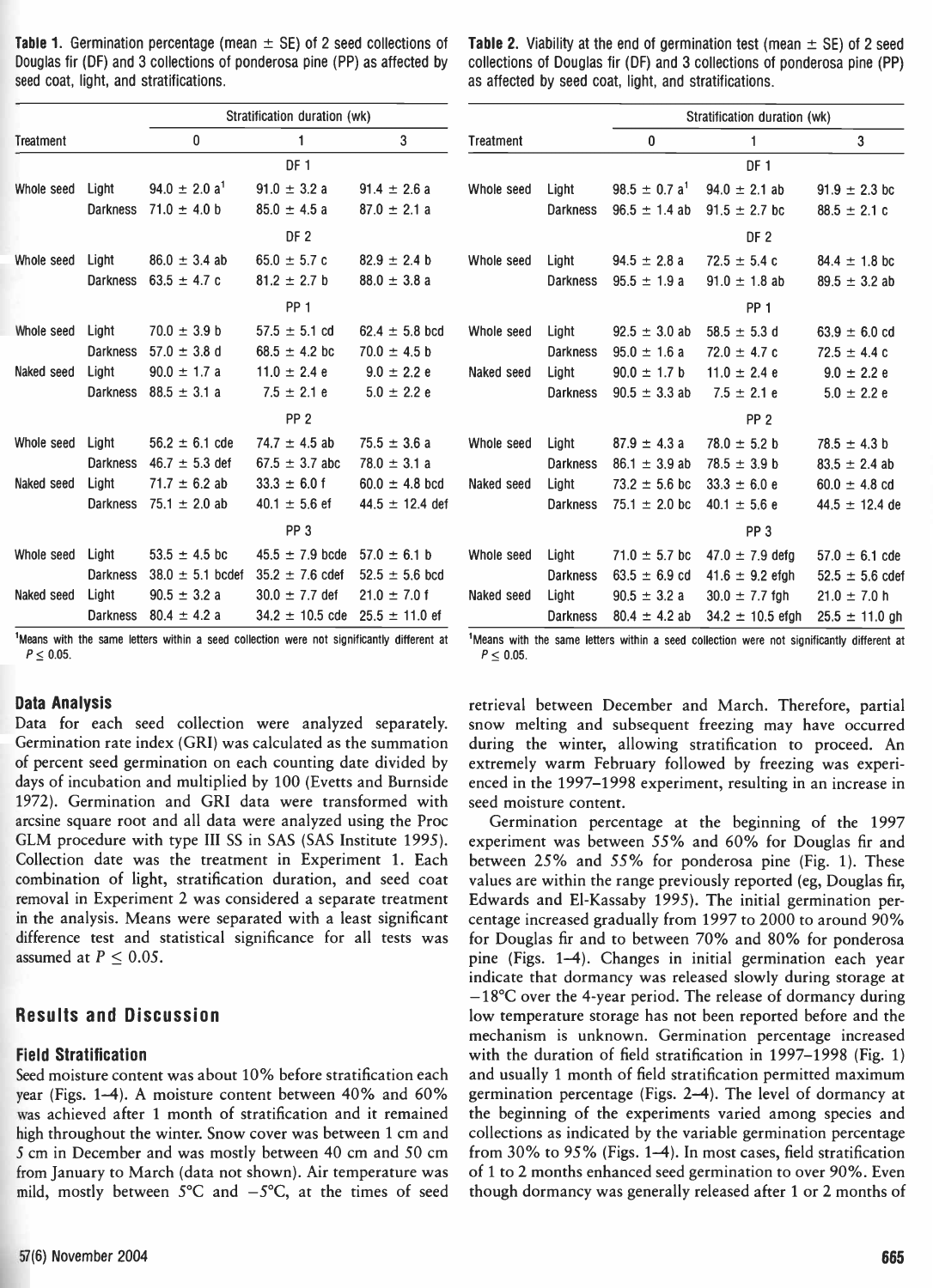**Table 3.** Days to 50% germination (mean  $\pm$  SE) of 2 seed collections of Douglas fir (DF) and 3 collections of ponderosa pine (PP) as affected by seed coat, light, and stratifications.

|            |                 | Stratification duration (wk)  |                   |                   | Effect of Stratification Duration, Light, and Seed Coat                                                                            |
|------------|-----------------|-------------------------------|-------------------|-------------------|------------------------------------------------------------------------------------------------------------------------------------|
| Treatment  |                 | 0                             |                   | 3                 | <b>Removal on Dormancy Change</b>                                                                                                  |
|            |                 |                               | DF <sub>1</sub>   |                   | Germination percentage (G) of the control was between 38%                                                                          |
| Whole seed | Light           | $9.8 \pm 0.5$ bc <sup>1</sup> | $8.8 \pm 0.4$ cd  | $7.5 \pm 0.3 e$   | and 71% without stratification, light, or seed coat removal                                                                        |
|            | <b>Darkness</b> | $15.3 \pm 0.5 a$              | $11.3 \pm 0.4$ b  | $8.5 \pm 0.5$ de  | (Table 1). Both species are known to require prechilling and<br>light for dormancy release (Young and Young 1992). For             |
|            |                 |                               | DF <sub>2</sub>   |                   | Douglas fir, G was enhanced between 14% and 23% by either                                                                          |
| Whole seed | Light           | $13.5 \pm 0.5$ b              | $10.8 \pm 0.5$ c  |                   | light or 1 week of stratification, but did not increase further by                                                                 |
|            |                 |                               |                   | $7.0 \pm 0.5 e$   | the combination of light and stratification. For ponderosa pine                                                                    |
|            | <b>Darkness</b> | $17.5 \pm 0.7$ a              | $13.5 \pm 0.5$ b  | $9.3 \pm 0.5$ d   | seeds, 10% to 30% enhancement in G by either light or strati-                                                                      |
|            |                 |                               | PP <sub>1</sub>   |                   | fication was found. Therefore, collection or ecotype-specific                                                                      |
| Whole seed | Light           | $5.3 \pm 0.5$ c               | $8.5 \pm 0.8$ b   | $8.8 \pm 0.6$ b   | variations in the requirements of stratification for dormancy-                                                                     |
|            | <b>Darkness</b> | $14.3 \pm 0.8$ a              | $12.0 \pm 1.1$ ab | $9.8 \pm 1.0$ ab  | breaking for the 2 species should be considered (Edwards and                                                                       |
| Naked seed | Light           | $3.8 \pm 0.3$ d               | $2.0 \pm 0.0 e$   | $3.0 \pm 1.0 e$   | El-Kassaby 1995). Seed coat removal resulted in the highest C                                                                      |
|            | <b>Darkness</b> | $3.8 \pm 0.3$ d               |                   |                   | with or without light, but G of naked seed decreased with                                                                          |
|            |                 |                               | PP <sub>2</sub>   |                   | increasing stratification duration. This indicates that naked                                                                      |
| Whole seed | Light           | $16.3 \pm 1.2 a$              | $9.8 \pm 1.0$ b   | $9.0 \pm 0.8$ b   | seeds of ponderosa pine can readily germinate without stratifi-                                                                    |
|            | <b>Darkness</b> | $19.3 \pm 1.3 a$              | $12.8 \pm 1.1$ ab | $11.3 \pm 0.6$ ab | cation or light treatments and that the dormancy is imposed by                                                                     |
| Naked seed | Light           | $3.3 \pm 0.4$ c               | $2.0 \pm 0.0 d$   | $2.0 \pm 0.0$ d   | the seed coat. A similar dormancy mechanism (tissues surround-                                                                     |
|            | <b>Darkness</b> | $3.8 \pm 0.3$ c               | $2.5 \pm 0.3$ d   |                   | ing embryo) has been reported for Douglas fir (cited in Jarvis                                                                     |
|            |                 |                               |                   | $2.0 \pm 0.0$ d   | et al 1996) and white spruce (Picea glauca (Moench.) Voss.)                                                                        |
|            |                 |                               | PP <sub>3</sub>   |                   | (Downie and Bewley 1996). Seed viability in darkness remained                                                                      |
| Whole seed | Light           | $9.8 \pm 1.8$ b               | $11.7 \pm 0.7$ a  | $10.3 \pm 1.0$ ab | unchanged among the 3 stratification durations but decreased                                                                       |
|            | <b>Darkness</b> | $13.8 \pm 1.8$ a              | $12.3 \pm 1.3 a$  | $10.5 \pm 1.2$ ab | up to 22% under light for Douglas fir (Table 2). Seed viability of                                                                 |
| Naked seed | Light           | $4.0 \pm 0.0 c$               | $2.6 \pm 0.4$ d   | $2.0 \pm 0.0 e$   | ponderosa pine was reduced by stratification when incubated                                                                        |
|            | <b>Darkness</b> | $4.0 \pm 0.0 c$               | $2.0 \pm 0.0 e$   | $2.0 \pm 0.0 e$   | under light, but the reduction was only significant in 1 collection<br>when incubated in darkness. Viability of naked seed, on the |

<sup>1</sup>Means with the same letters within a seed collection were not significantly different at  $P \leq 0.05$ .

field stratification, the environmental conditions during the winter are not suitable for germination to occur. Seeds retrieved in March 1998 after the warm February had lower germination and viability than the February and April retrievals. It is possible that seed damage may have occurred during retrieval because seeds were often covered by an ice sheet.

Even though maximum germination percentage can be achieved after 1 to 2 months of field stratification, the benefit of prolonged stratification on these seeds can be seen from the continuous increase in germination rate (Figs. 1-4). The germination rate, as measured by the GRI, was more than 200% higher for seeds stratified in the field for several months than for those without stratification. The results from a laboratory experiment by Edwards and El-Kassaby (1995) also indicate that extended stratification improved the germination rate of Douglas fir but not its germination percentage.

Seeds of Douglas fir and ponderosa pine are readily germinable in the spring after the overwinter stratification. They may germinate given suitable temperature and moisture conditions, or lose viability rapidly by the end of the following growing season  $( $20\%$ , data not shown), indicating that most$ seeds remain viable in the soil for less than 1 year. This is consistent with the fact that the presence of conifers in the soil is very low (Frank and Safford 1970; Kramer and Johnson 1987; McGee and Feller 1993) despite the dormancy common in coniferous species (Edwards 1986). Most conifer seeds remain viable after dispersal for only a few years, and thus cannot form persistent seed banks on the forest floor (Johnson and Fryer 1996).

# Effect of Stratification Duration, Light, and Seed Coat Removal on Dormancy Change

Darkness 14.3  $\pm$  0.8 a 12.0  $\pm$  1.1 ab 9.8  $\pm$  1.0 ab breaking for the 2 species should be considered (Edwards and Darkness  $3.8 \pm 0.3$  c  $2.5 \pm 0.3$  d  $2.0 \pm 0.0$  d et al 1996) and white spruce (*Picea glauca* (Moench.) Voss.) Germination percentage (G) of the control was between 38% and 71% without stratification, light, or seed coat removal (Table 1). Both species are known to require prechilling and light for dormancy release (Young and Young 1992). For Douglas fir, G was enhanced between 14% and 23% by either light or 1 week of stratification, but did not increase further by the combination of light and stratification. For ponderosa pine seeds, 10% to 30% enhancement in G by either light or stratification was found. Therefore, collection or ecotype-specific El-Kassaby 1995). Seed coat removal resulted in the highest G with or without light, but G of naked seed decreased with increasing stratification duration. This indicates that naked seeds of ponderosa pine can readily germinate without stratification or light treatments and that the dormancy is imposed by the seed coat. A similar dormancy mechanism (tissues surrounding embryo) has been reported for Douglas fir (cited in Jarvis (Downie and Bewley 1996). Seed viability in darkness remained unchanged among the 3 stratification durations but decreased up to 22% under light for Douglas fir (Table 2). Seed viability of ponderosa pine was reduced by stratification when incubated under light, but the reduction was only significant in 1 collection when incubated in darkness. Viability of naked seed, on the other hand, was reduced dramatically by stratification treatment when incubated both in darkness and light. The loss of viability under prolonged stratification in this experiment may be due to the presence of excessive water. Previous studies in which seeds were imbibed for 24 hours only and then drained and kept at low temperature indicate that viability can be maintained while the benefit of stratification can still be achieved (Danielson and Tanaka 1978; Edwards and El-Kassaby 1995).

Days to 50% germination (D50) was higher in the control than any other treatments (Table 3). D50 was reduced by at least 4 days, equally with light or stratification treatment in Douglas fir, and the combination of light and 3 -week stratification resulted in the lowest D50. A similar trend was found in ponderosa pine, but whether light or stratification was more effective in enhancing the speed of germination varied among seed collections. In ponderosa pine, seed coat removal resulted in the shortest D50, or the most rapid germination, with or without light or stratification (or both).

# Conclusions

Seeds of Douglas fir and ponderosa pine tested in this study had various degrees of initial dormancy. One to 2 months of stratification in the grassland during late autumn and early winter will release dormancy, but continuous stratification until the following May was correlated with higher germination rate. Therefore, the grassland seedbeds near the forest edge can